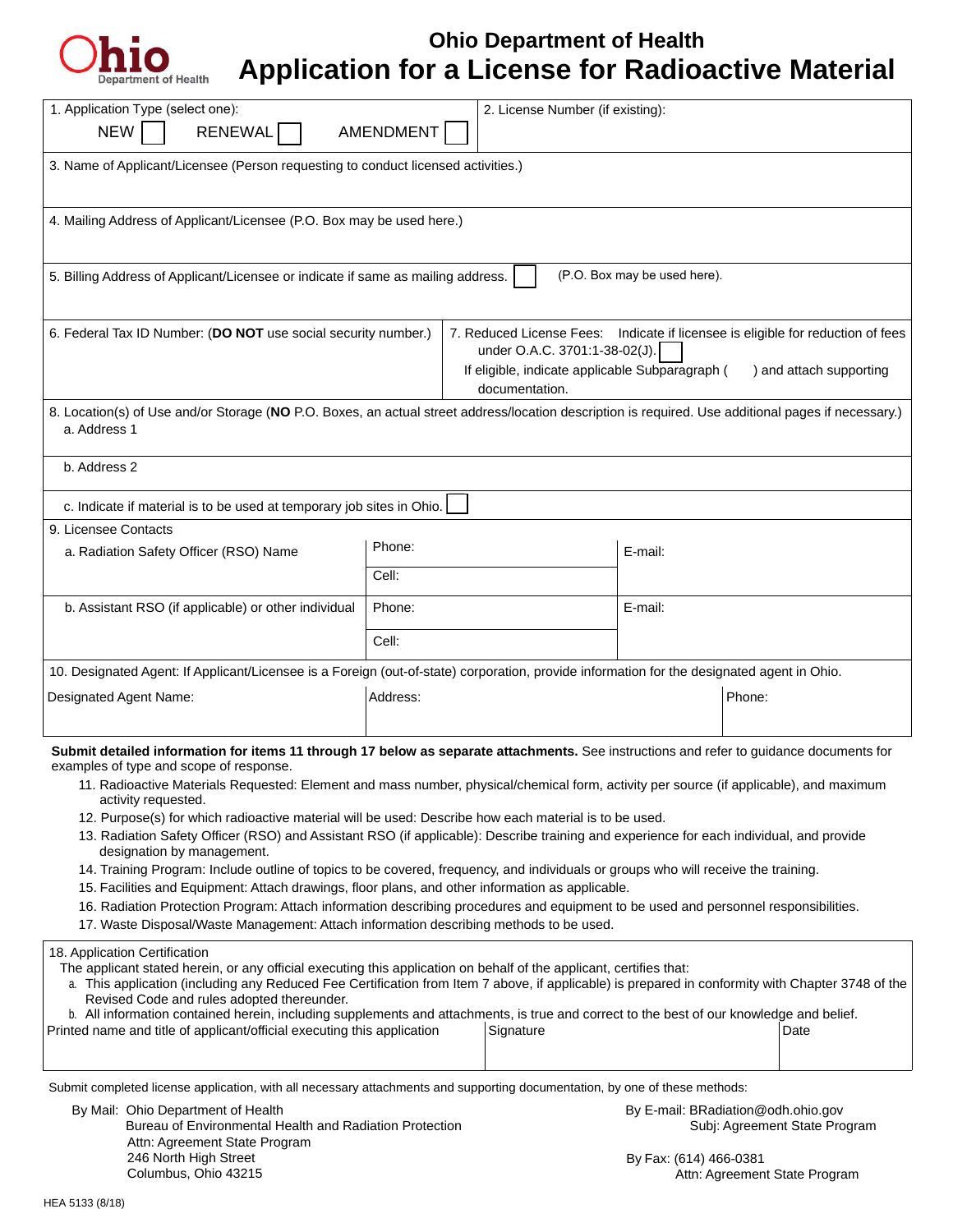### **Ohio Department of Health**

### **Instructions for Completing Form HEA 5133"Application for a License for Radioactive Material"**

**Note:** Please read the instructions below before completing Form HEA 5133. Type or print legibly and attach any necessary additional information. You may submit electronic copies of the application and additional information. Information on submittal of the application to the Ohio Department of Health (ODH) is provided at the end of these instructions and at the bottom of the application form.

- **1. Application Type** Mark the appropriate box for the type of application being submitted.
- **2. License Number** For Renewal and Amendment applications, provide the current Ohio radioactive materials license number.
- **3. Name of Applicant/Licensee** This should be the applicant's corporate name or an individual's name.
- **4. Mailing Address of Applicant/Licensee** Provide the mailing address where license related correspondence should be sent. A post office box is acceptable as a mailing address.
- **5. Billing Address of Applicant/Licensee**  Provide the billing address where invoices and other fiscal information should be sent **OR** indicate if this is the same as the mailing address. A post office box is acceptable as a billing address.
- **6. Federal Tax ID Number** Provide the applicant's Federal Tax ID Number. This is used to process invoices and adjustments to fees applicable to the license. Note: If the applicant is an individual and does not have a Federal Tax ID Number, **DO NOT** submit the individual's Social Security Number. in these cases, contact ODH for further instructions.
- **7. Reduced License Fees**  Indicate if the applicant is eligible for reduced fees in accordance with Ohio Administrative Code (OAC) 3701:1-38-02(J). Applicants should review the provisions in paragraph (J) of rule 3701:1-38-02 of the Ohio Administrative Code to determine if they qualify for a reduced fee. If eligible, applicant should indicate the appropriate subparagraph and attach the necessary required supporting documentation.
- **8. Location(s) of Use and/or Storage**  List all addresses of use and/or storage for the radioactive material(s). Use additional pages if more than two locations. Indicate if the licensee will use materials at temporary job sites in Ohio (8.c). **Note:** A post office box is **NOT** acceptable as an address of use or storage. If a street address is not available, provide a sufficient description to allow identification of the location.
- **9. Licensee Contacts**  Indicate the person(s) to contact if there are questions about the application. Normally, this would be the Radiation Safety Officer (RSO) or Assistant RSO (ARSO). Correspondence will generally be directed to the RSO.
- **10. Designated Agent** If Applicant/Licensee is a Foreign (out-of-state) corporation, provide name and contact information for the designated agent in Ohio as required by Section 1703.041 of the Revised Code. A "domestic corporation" means a corporation for profit formed under the laws of Ohio. A "foreign corporation" means a corporation for profit formed under the laws of another state.

#### **Supplemental Information (Items 11 – 17): This information to be submitted as attachment(s) to the application.**

- **11. Radioactive Material(s) Requested**  Provide the following information for the types and quantities of radioactive material(s) requested:
	- **Element and Mass Number**  Radioactive materials to be used must be listed individually and must identify both the element and isotope. For specific applications that use a variety of isotopes, such as for medical use, list "any material per [cite]" where [cite] represents the specific regulation.
	- **Physical/Chemical Form**  If the radioactive material is in a sealed source, and the source is in a source housing, the applicant must list both the radioactive material source and the housing (storage container) manufacturer and model number. Additional detail may be necessary if the source is not listed in the Sealed Source and Device Registry. If the radioactive material is not in a sealed source (e.g. ores used for processing, liquids containing the radioactive material), then state the chemical and physical form in which the material will be used.
	- **Activity per Source and Maximum Activity Requested**  List the maximum activity of each single source of a radioactive material requested [e.g. 37 megabecquerels (1.0 millicurie)] and the total activity requested for each radionuclide.
- **12. Purpose(s) for which Radioactive Material will be Used**  State the proposed use(s) of the radioactive material (e.g. for measuring physical properties of materials in portable gauging devices, medical use per [cite]). Be sure to list all planned uses.
- **13. Radiation Safety Officer (RSO) and Assistant RSO (if applicable)**  Provide the name(s) and qualifications of the RSO and Assistant RSO, with contact information including mailing address, phone number and e-mail address. Attach a delegation of authority statement for the RSO and ARSO from the applicant's management. The individual(s) designated as RSO and ARSO must have training and experience in the handling of the radioactive material(s) and the use(s) requested. Training and experience may range from completion of a manufacturer-conducted training session on a specific device up to a college degree, years of experience, and training with a preceptor. A review of applicable sections of the OAC and licensing guidance documents for training and expertise requirements for the RSO and ARSO is recommended prior to completion of this section. Contact ODH for further information.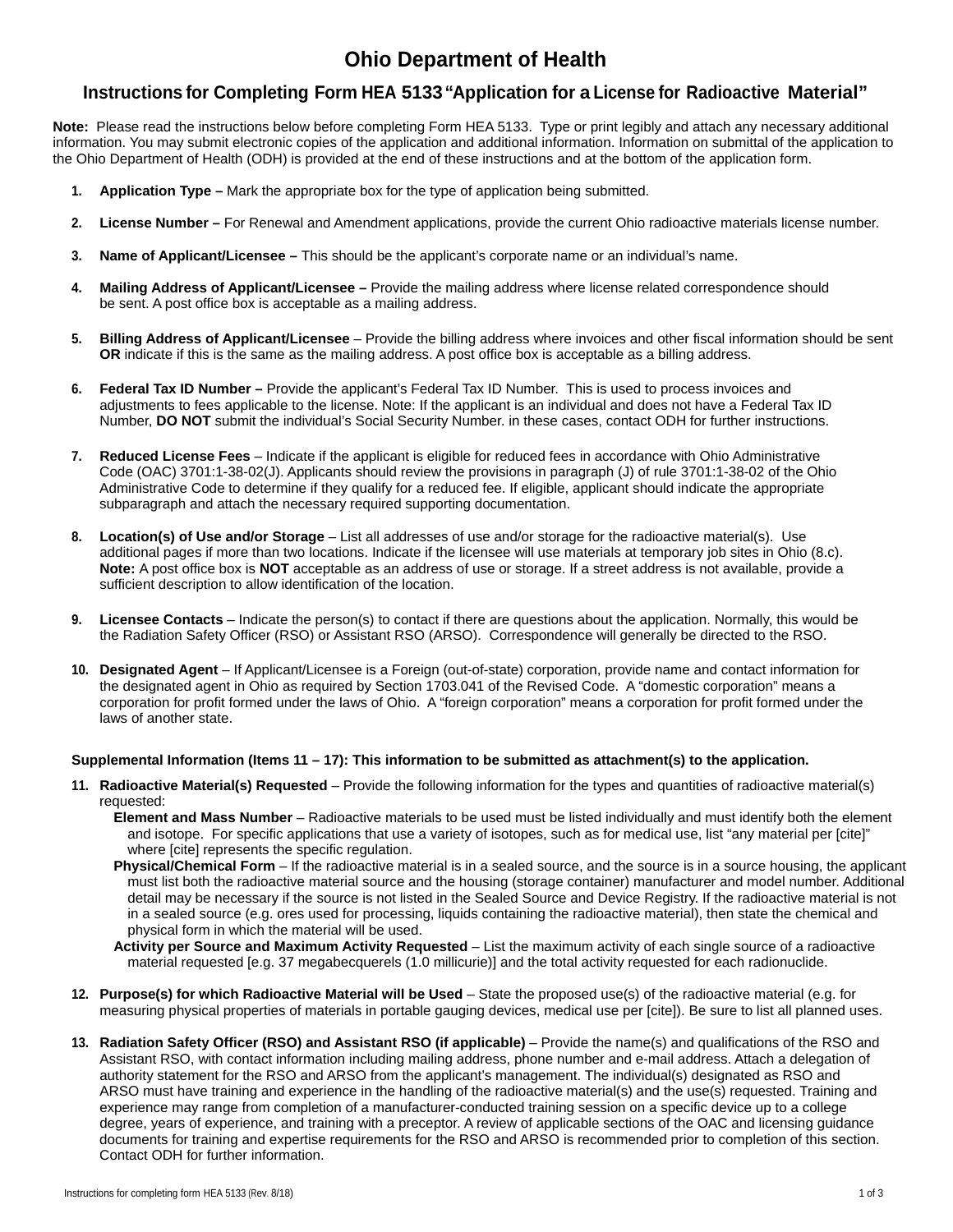- **14. Training Program**  Each individual or class of individuals who will be using the radioactive material(s) under the license must be trained in the use of the material and such training must be documented. As in the case of the RSO, this training and experience will vary widely depending on the use of the radioactive material. A review of applicable sections of the OAC and licensing guidance documents for training and expertise requirements for users of radioactive materials is recommended prior to completion of this section.
	- a. **Note:** If there are ancillary staff or workers who could frequent the area (e.g. cleaning staff, maintenance workers, nurses, etc.), these individuals must also receive training so they know how to accomplish their assigned tasks without risk of exposure/contamination from radioactive material in the area.
	- b. **Note:** Nuclear medicine technologists and radiation therapy technologists must be licensed by the State of Ohio. Proof of licensure must be provided to the BRP upon initial application or upon request.
- **15. Facilities and Equipment**  Describe the locations where radioactive material(s) will be used or stored within the applicant's facilities. Floor plans or drawings, if provided, should clearly indicate use and storage areas and must include any radioactive waste storage areas if waste will accumulate at a licensed site. Physical features and engineering controls (e.g. fume hoods, sinks, interlocks, etc.) used in radiological operations should also be described and annotated on such plans or drawings.
- **16. Radiation Protection Program**  The applicant's radiation protection program must include all activities and account for all radioactive material possessed from the time it is received to when it is disposed of. Essential elements of the program will include: audit procedures to verify compliance of the program; termination of licensed activities; radiation detection and measurement; material receipt and accountability; ALARA program; occupational dose; public dose; operating and emergency procedures; leak tests; maintenance; and transportation. The applicant's response to this section should include the following information as applicable:
	- a. The type of personnel monitoring equipment that will be used to provide a permanent dose record, with the name of the dosimetry supplier and period of exchange or use (e.g. monthly, quarterly). If use of radioactive material could result in internal deposition of radionuclides, indicate the method to be used for determination of internal deposition. This can be a description or copy of the applicant's bioassay program.
	- b. Indicate all instrumentation available to be used for routine and non-routine radiological surveys, including laboratory instrumentation and field or hand-held instrumentation. List the manufacturer, model number, quantity available, type of radiation detected, expected use, calibration frequency and who will perform calibrations.
	- c. Provide a general description of operating and emergency procedures to be followed. For certain uses of radioactive materials entire procedures may be required. Note: Applicants who commit to the use of procedures that have been approved through secondary reference, such as the NUREG 1556 series available from the U.S. Nuclear Regulatory Commission (NRC) may follow that guidance regarding the level of detail required for adequate ODH review.
- **17. Waste Disposal/Waste Management**  Large facilities with multiple licenses, broad scope licensees and certain medical facilities may have a waste storage area for holding short half-life radioactive material for decay. Other methods of waste management may be to return the material to the vendor or manufacturer, use of the services of a waste broker, or to contract directly with a disposal facility. The method(s) to be used by the applicant must be described in detail. Note: Some uses and quantities of radioactive material may require financial surety and decommissioning funding plans for ultimate license termination. These should be outlined and placed with this section as a separate document. Contact the BRP for more information regarding financial assurance and decommissioning funding plans.
- **18. Application Certification** Applications must be signed and dated by an officer of the applicant's corporation, or by the individual that is applying for the license. Unsigned applications may be returned without review.
- **Submitting Applications**  ODH requests applications be submitted in an electronic format (e.g. e-mail attachments or electronic media) if possible. This will simplify downloading application materials to the RADMAT database. Applications may be submitted as follows:

| By Mail to: | Ohio Department of Health                               |
|-------------|---------------------------------------------------------|
|             | Bureau of Environmental Health and Radiation Protection |
|             | Attn: Materials Licensing                               |
|             | 246 North High Street                                   |
|             | Columbus, Ohio 43215                                    |
|             |                                                         |

- By E-mail to: BRadiation@odh.ohio.gov Subj: Materials Licensing
- By Fax to: (614) 466-0381 Attn: Materials Licensing

Applications may also be submitted online using the RADMAT licensing database. Access to RADMAT requires designation as RADMAT User and receipt of a password from ODH. An application for designation of an individual as an authorized user of the ODH RADMAT database system is included on page 3 of these instructions.

**Note: Please** *DO NOT* **send any fees with the application.** If the application is for a new license or to amend an existing license, ODH will generate an invoice for the proper fees upon receipt and review of the application. There is no fee for the renewal of an existing license. Existing licensees will continue to be invoiced each year for the applicable annual license fees.